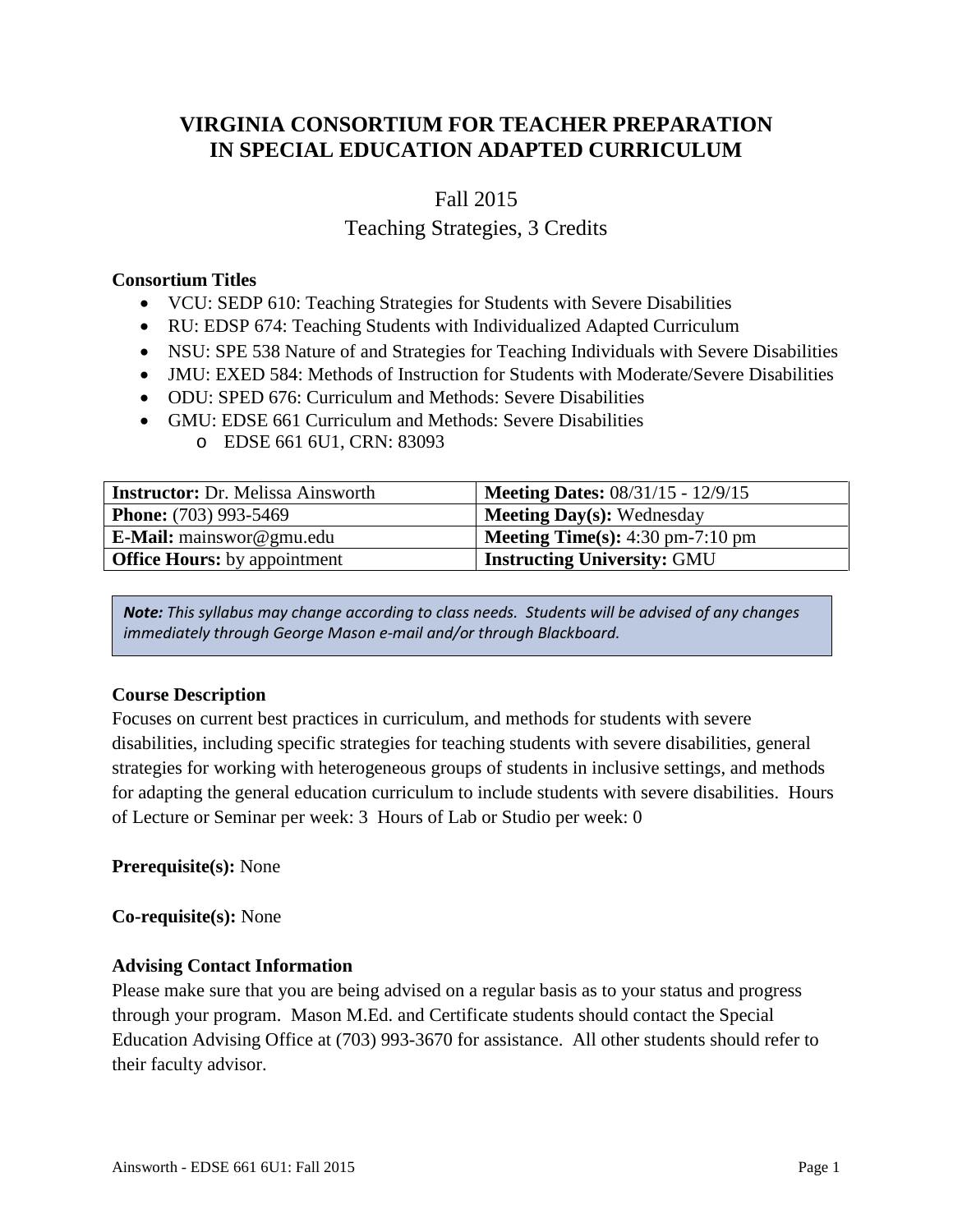# **Nature of Course Delivery**

Learning activities include the following:

- 1. Class lecture and discussion
- 2. Application activities
- 3. Small group activities and assignments
- 4. Video and other media supports
- 5. Research and presentation activities
- 6. Electronic supplements and activities via Blackboard

# **Learner Outcomes**

Upon completion of this course, students will be able to:

- Write IEPs so they define individualized sequences of measurable objectives for teaching needed functional skills that link to standards of learning general curriculum and begin with present level of performance and end with goal performance.
- Construct, use, and interpret nonstandard, informal skill assessment (such as task analysis and observation) to identify appropriate objectives, evaluate student performance during baseline and intervention, and make improvements in instruction for students with disabilities in an adapted curriculum across the K-12.levels.
- Assess target skills before (baseline probes) and during (instructional probes) instruction using direct observation or assessment of permanent products.
- Create dated graphs of student performance data using Excel; draw aim and trend lines using Excel.
- Use "raw" and graphed student performance data (along with aim and trend lines and problem analysis) to evaluate the effects of instruction and make data-based decisions for improving student performance.
- Embed instruction on targeted IEP objectives into functional daily routines and activities.
- Plan, implement, and evaluate instructional programs that use effective antecedent teaching strategies (e.g., observational learning, milieu approach, system of least intrusive prompts, simultaneous prompting, time delay, graduated guidance, picture assists, audio/ videomodeling, backward and whole task chaining) and consequent strategies (e.g., shaping, error correction, consequential strategies, and interspersed review).
- Write and implement an instructional plan that specifies a sequence of instructional objectives leading to a goal, uses a task analysis (for multiple step skills) or a skill sequence (for discrete skills), incorporates antecedent and consequence teaching strategies aimed at a specific stage of learning, and specifies a plan for collecting and analyzing student performance data on an ongoing basis.
- Understand general education teaching practices that promote inclusion of students with severe disabilities in the general education curriculum and support them in the least restrictive environment (e.g., curriculum and instructional adaptation, group instruction, selfmanagement, schedule following, cooperative learning, peer tutoring). Understand when and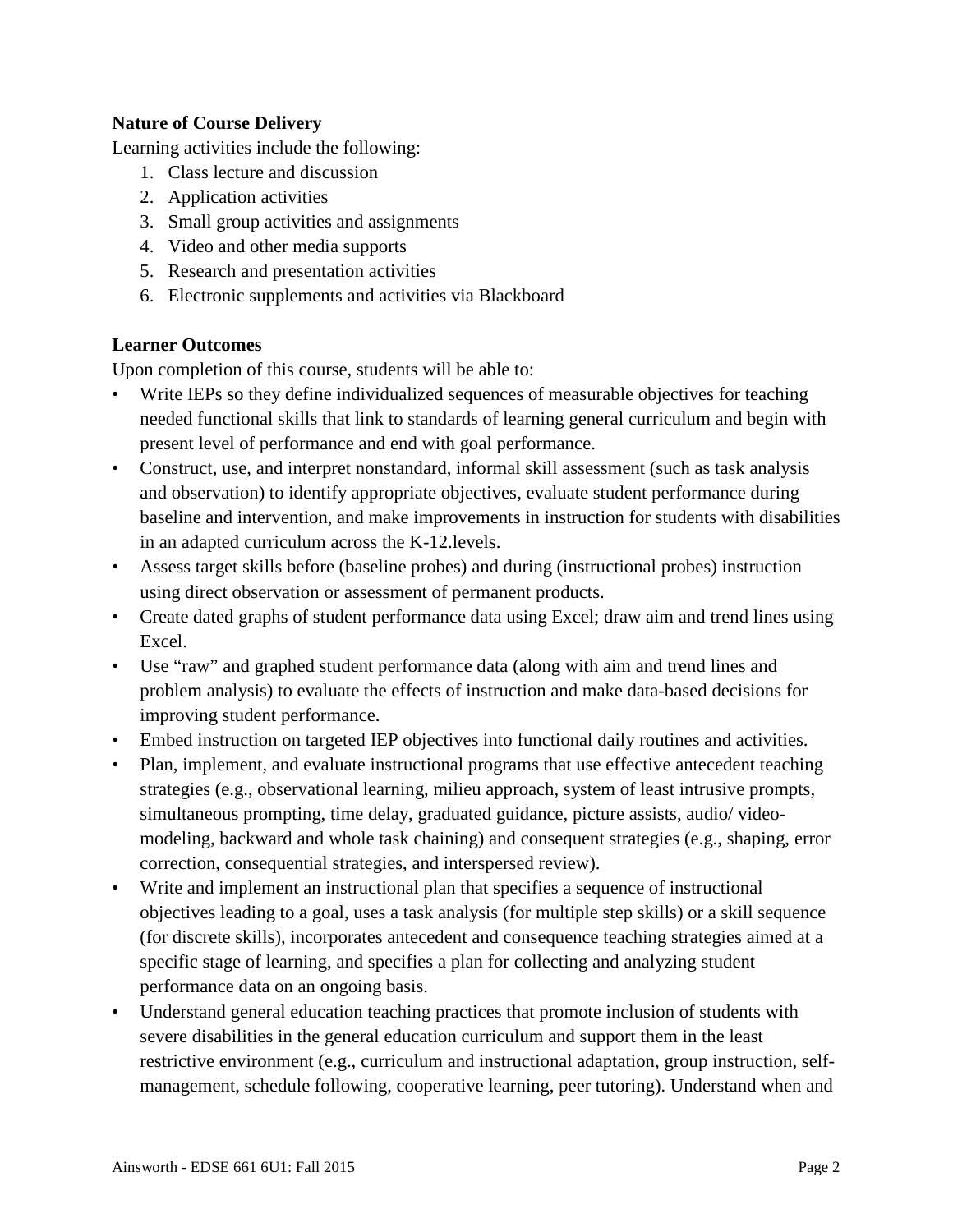how to use small group instruction, peer tutoring, community-based instruction, simulated instruction, video-modeling instruction, and instruction involving both typical students and students with disabilities.

- Apply a model to plan with general educators any adaptations and modifications that are needed in the general education curriculum and class activities in order to meet the instructional needs of students with severe disabilities.
- Train paraprofessional support staff to use appropriate teaching methods and supportive interaction styles with students to support students without encouraging dependency. Provide these staff members with supervision and feedback.

# **Required Textbooks**

Snell, M.E., & Brown, F. (2011). *Instruction of students with severe disabilities* (7<sup>th</sup> ed.). Upper Saddle River, NJ: Prentice Hall

## **Recommended Textbooks**

American Psychological Association (2009). *Publication manual of the American Psychological Association* (6<sup>th</sup> ed.). Washington, DC: Author.

## **Required Resources**

Type Here

# **Additional Readings**

As assigned and posted in Blackboard.

# **Course Relationships to Program Goals and Professional Organizations**

This course is part of The Virginia Consortium for Teacher Preparation in Special Education Adapted Curriculum, a grant from the Virginia Department of Education that includes George Mason University, Virginia Commonwealth University, Radford University, Norfolk State University, James Madison University, and Old Dominion Universityy. Through the completion of the Adapted Curriculum Consortium program, students are eligible for teacher licensure in the Commonwealth of Virginia in the area of Special Education – Adapted Curriculum K-12. This program complies with the standards for teacher licensure established by the Council for Exceptional Children (CEC), the major special education professional organization. The CEC standards that will be addressed in this class include Standard 1: Learner Development and Individual Learning Differences, Standard 2: Learning Environments, Standard 4: Assessment, Standard 5: Instructional Planning and Strategies, Standard 6: Professional Learning and Ethical Practices, & Standard 7: Collaboration. (Updated Fall 2014 to align with the revised CEC Standards)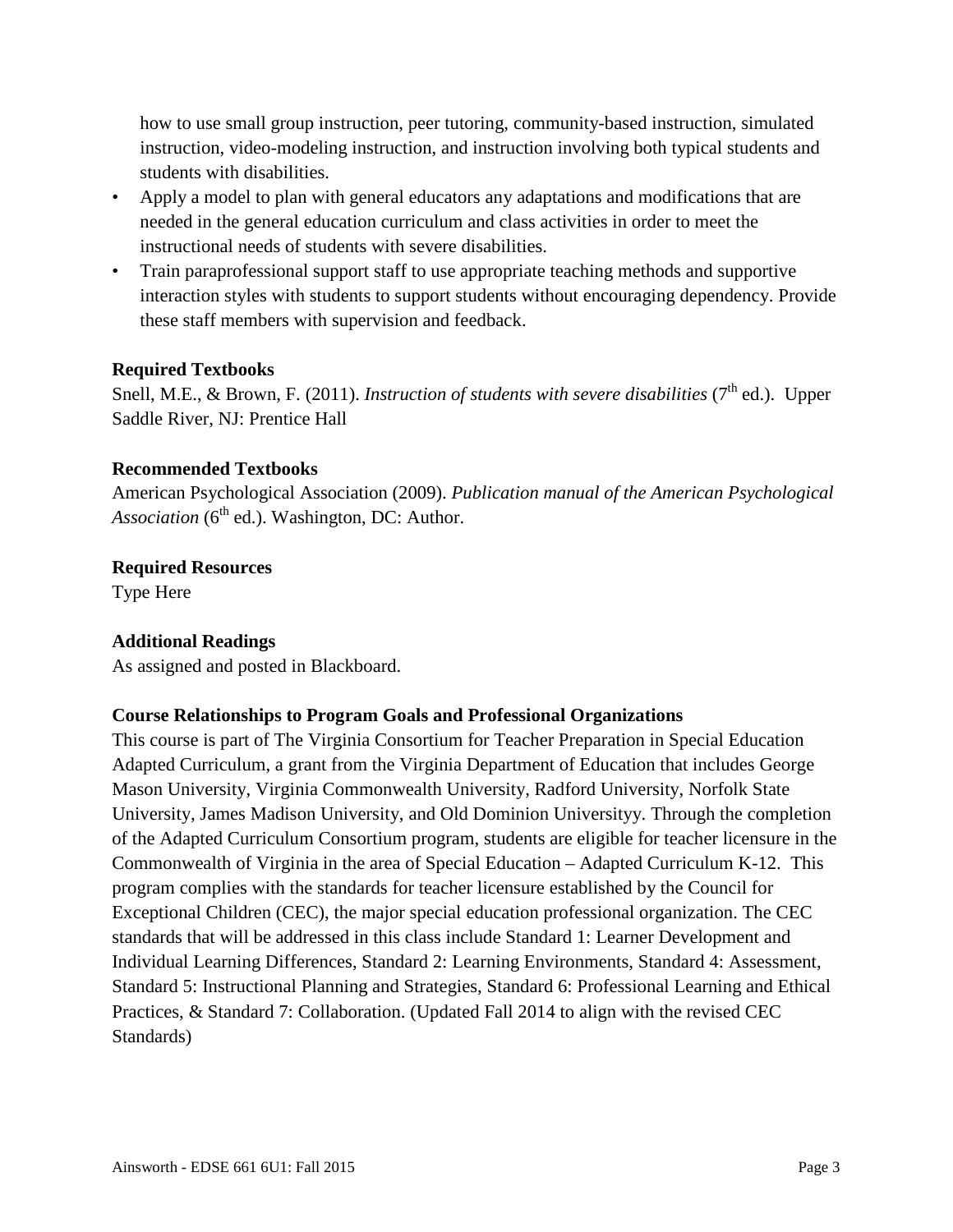## **Course Policies & Expectations**

#### *Attendance*.

Students are expected to attend all class sessions during the course. As adult learners, you make personal decisions about enacting professional responsibilities, including those as a student. Students are expected to arrive on time and stay for the duration of class time. Attendance, timeliness, and professionally relevant, respectful and active participation are expected. Attendance and professional participation at all sessions is very important because all of the activities in class are planned in such a way that they cannot be recreated outside the class session.

In the unlikely event that you are not able to attend, it is your responsibility to make arrangements to obtain notes, handouts, and lecture details from another student. Students who are absent are held responsible for the material covered including assignment discussions/clarifications/explanations and assignments given and due. It is your responsibility to arrange with another student for collection of materials and to promptly obtain class notes, handouts, lecture details, explanations of content, and procedures/assignments, etc. It is also recommended that you notify the instructor about absences in advance or within 24 hours after an absence.

#### *Late Work.*

All assignments must be submitted on or before the assigned due date. In fairness to students who make the effort to submit work on time, 5% of the total assignment points will be deducted each day from your grade for late assignments. After one week, NO POINTS will be awarded towards any assignments and the assignment will no longer be accepted. A score of 0 will be entered into the grade book for that assignment.

#### **Blackboard Submission for Accreditation**

Every student registered for any Special Education course with a required performance-based assessment is required to submit this assessment, *Instructional Plan and Implementation* to Blackboard (regardless of whether a course is an elective, a onetime course or part of an undergraduate minor). Evaluation of the performance based assessment by the course instructor will also be completed in Blackboard. Failure to submit the assessment to Blackboard will result in the course instructor reporting the course grade as Incomplete (IN). Unless the IN grade is changed upon completion of the required Blackboard submission, the IN will convert to an F nine weeks into the following semester.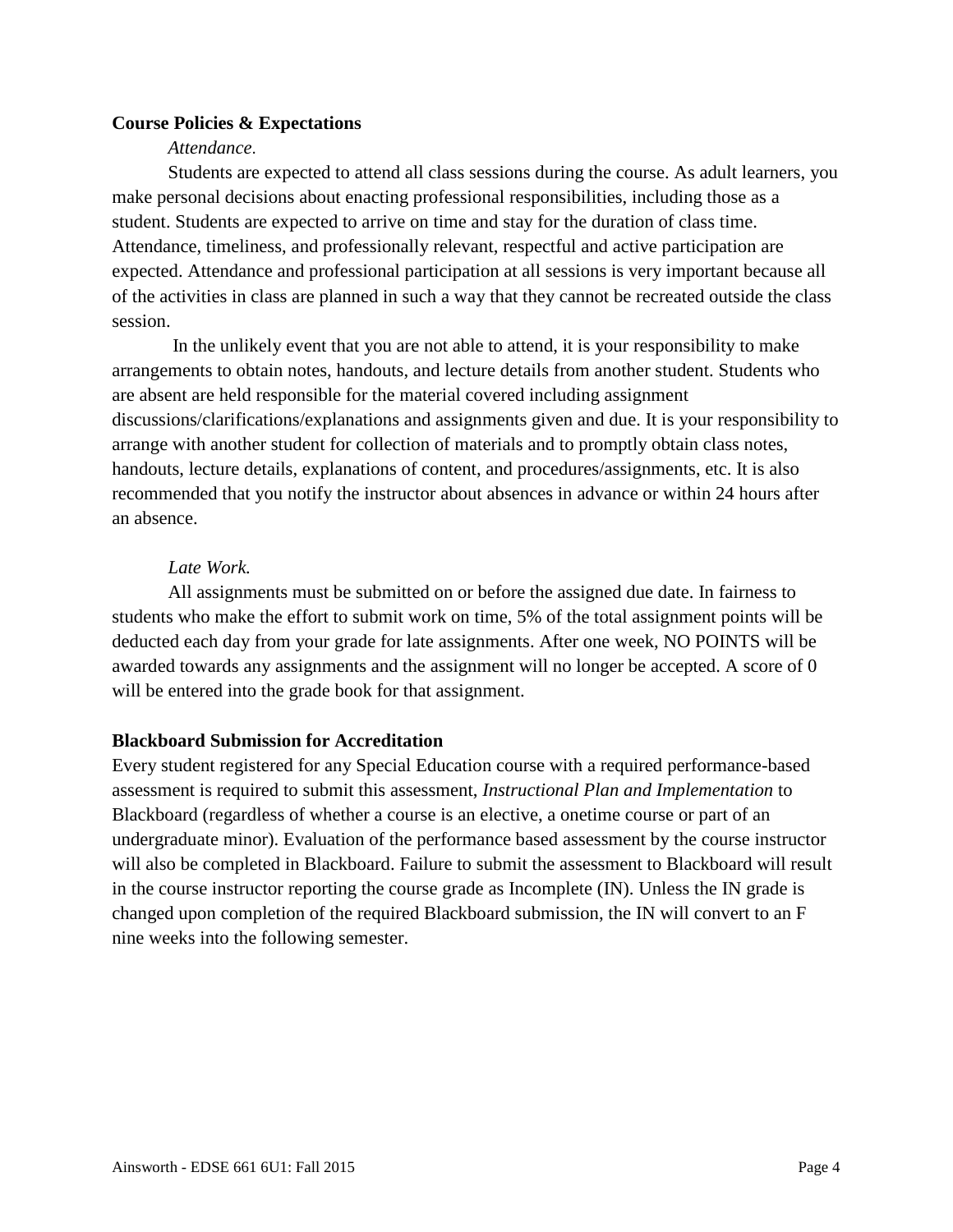## **Grading Scale**

A 95 – 100 points A- 90 – 94 points B 80 – 89 points C 70-79 points F 69% and below

**Note**: Spelling, grammar and writing style are important components of professional writing. Accurate, clear, concise writing is required of all professionals and will be considered in the grading of all assignments. Written assignments will be evaluated for content, clarity, format, cohesiveness, and use of person-first language. Additionally, points will be deducted for spelling, grammatical, and word processing errors.

All written papers should follow the American Psychological Association format (6<sup>th</sup> edition)<http://www.apa.org/publications/>

#### **Assignments**

#### **Performance-based Assessment (Blackboard submission required). Instructional Program (Signature Assignment)**

Course participants must identify and work with an appropriate target student with severe Disabilities\*\* ages 5-21 who is participating in the adapted curriculum. You will need permission to read this student's confidential file, and engage in observation, interview, instruction and assessment activities with that student and her/his family and team members in order to complete the major assignments for the class. It is your responsibility to identify an appropriate target student. It is expected that you will need at least 20-25 hours across the course of the semester to engage in instructional and assessment activities with your target student, their family and team members. Please see Blackboard for a detailed description and rubric.

In this assignment you will develop and implement an instructional program for teaching a skill to a student with **severe** disabilities

\*\* An appropriate target student must have an intellectual disability with a reported IQ below 70. Appropriate target students may have concurrent physical or sensory disabilities or autism.

This assignment has 3 Parts. *Each part will be graded individually*.

#### **Part 1: Detailed Instructional Program Proposal (5 points)**

An *instructional plan proposal must be submitted and approved by the instructor* before you can begin the assignment. You will receive the full 5 points upon submitting your proposal. No partial credit will be given. No credit will be given for late proposals unless explicit permission is given by the instructor for a late turn in.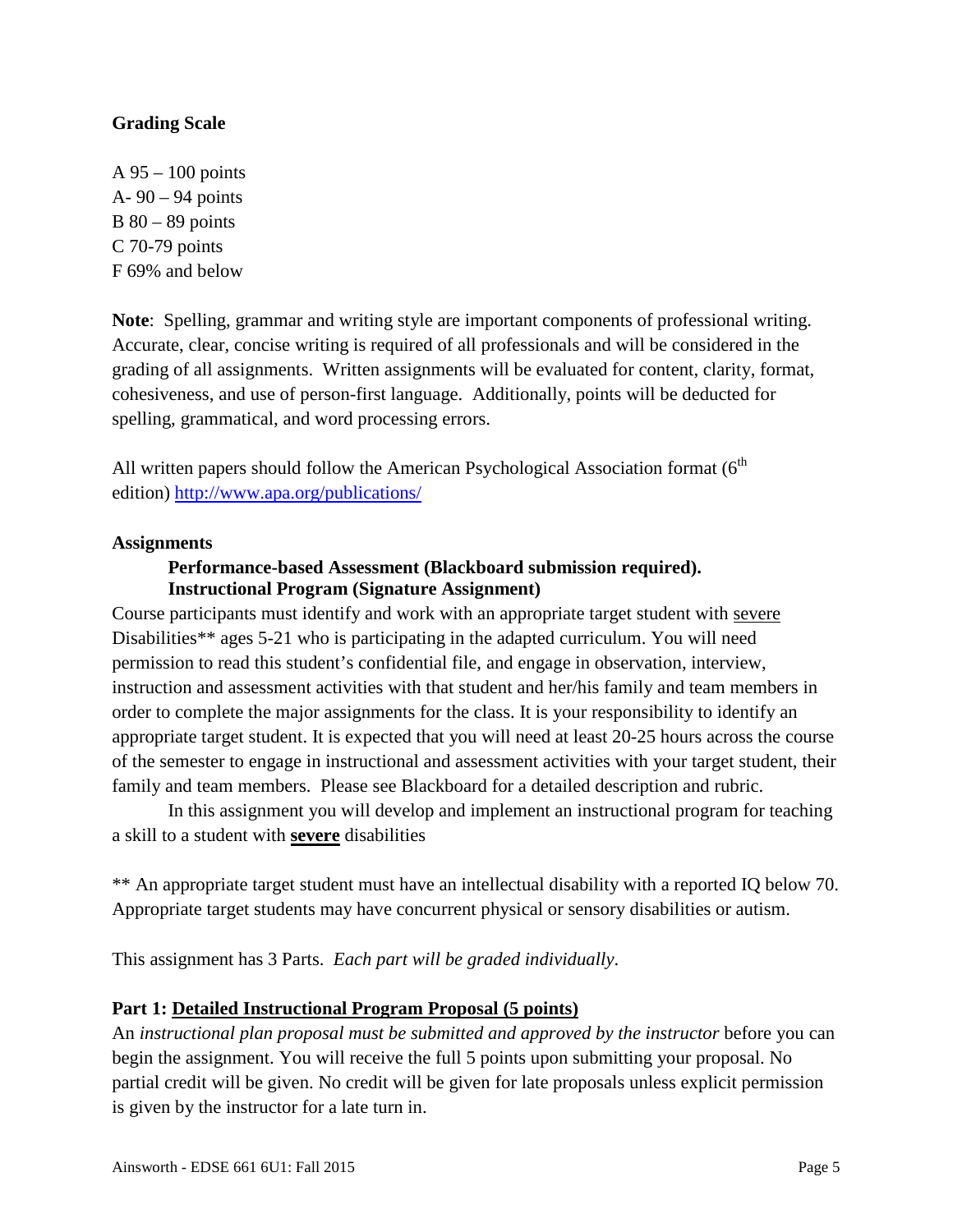You will need to submit a one paragraph proposal prior to implementing the program in which you:

• Provide the student/individual information: age, school placement, identified eligibility and/or disability, level of academic ability, other pertinent information such as verbal abilities and physical or behavioral limitations. (this information may be bulleted)

• Briefly Identify the objective and provide a rationale for teaching it to this person, Identify the teaching strategy selected

# **Part 2: Completed Draft of the first section: (50 points).**

Based upon instructor feedback, students may select to rewrite this section before it is resubmitted with part 3 on final due date as listed in the syllabus. Regardless of rewriting, part 2 must be handed in with part 3 for a complete paper on the final due date.

○ Write the instructional program plan or method:

- Describe student/individual thoroughly
- Describe the setting where instruction will occur
- Describe the collaborative teaming you used to plan
- Include a complete instructional objective (conditions, behavior, and criterion and develop a data collection method and data collection sheets,)
- Describe teaching procedures, including antecedents, teaching strategies and consequences

# **Part 3: 100 points possible**

○ Implement and record data on the program which you will present in a results section of your paper (**You must turn in your Data collection sheets with the final product)**

○ Provide a discussion of the program including evaluation of the program based on student performance, and limitations/suggestions for changes in future implementation. We will discuss the details in subsequent class sessions.

\*\*(Please note that if you do not currently teach students with severe disabilities you will need to find a student outside of your class to develop a plan for.)

| Date due     | Section due                                               | points |
|--------------|-----------------------------------------------------------|--------|
| September 23 | 1 (Instructional plan proposal) $\mid$ 5 (all or nothing) |        |
| October 14   |                                                           | 50     |
| November 18  | 2 (revised) & $3$                                         | 100    |

Instructional Plan sections and due dates

: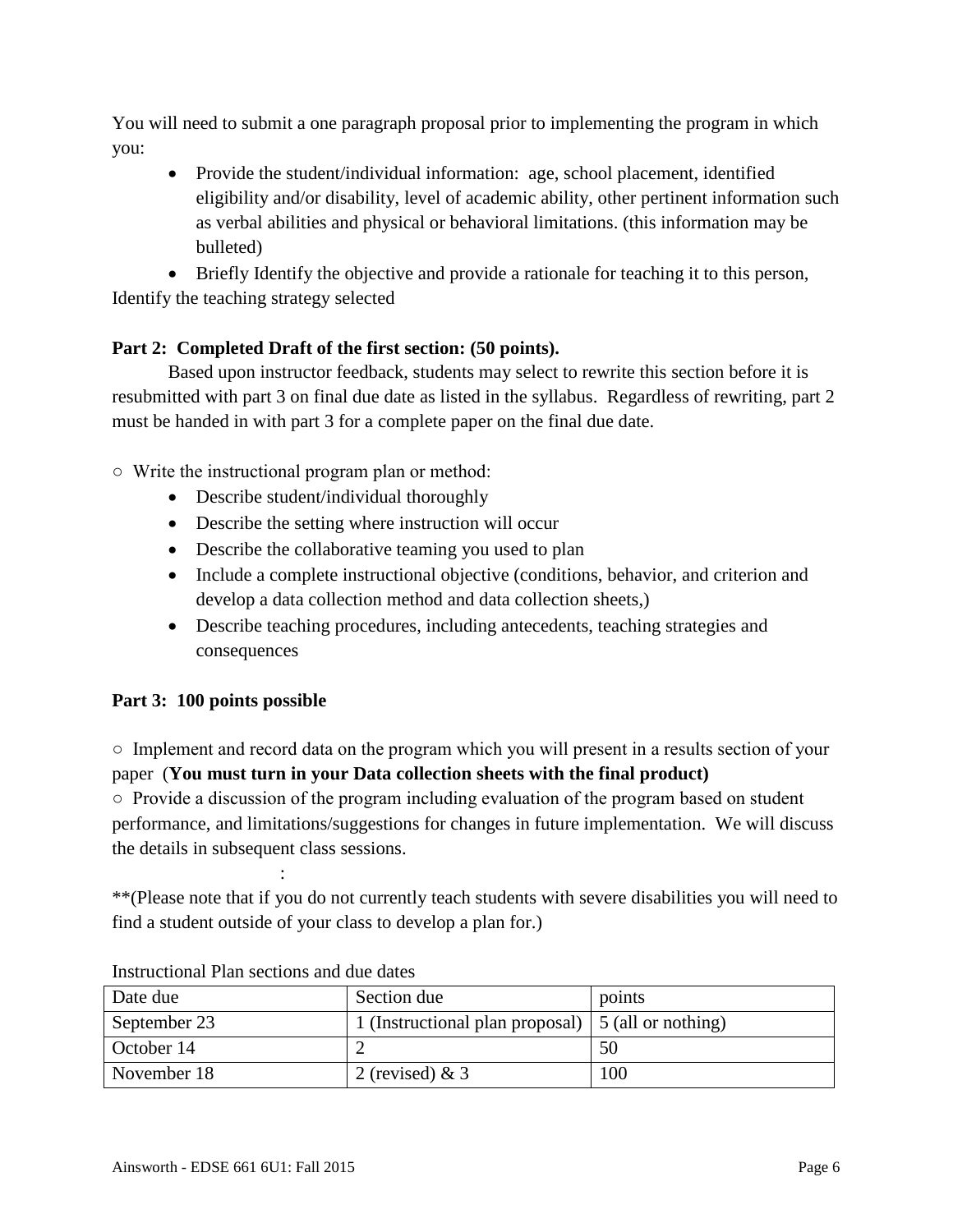## **Other Assignments.**

## **In-Class Assignments: 100 points possible total**

There will be 5 unannounced quizzes/reading checks or in class activities throughout the semester. Each is worth 20 points for a total of 100 possible points. If you miss class, these may **NOT** be made up.

### **Classroom plan: 100 points possible**

This assignment will require that you submit an hour by hour classroom plan for your students with disabilities for 5 consecutive days. Additionally, you will include 4 complete lesson plans (one for each subject that you teach). If you do not teach in a classroom for students with severe disabilities, you will need to do the alternative assignment. A detailed description of the class plan is available on Blackboard.

## **Schedule**

A draft class schedule of class topics, due dates and reading assignments is available on the last page of this syllabus as well as on Blackboard. Please note that this schedule may change due to the needs of the class, inclement weather or at the instructor's discretion. If there is a change in the class schedule, students will be notified and an updated schedule will be available on blackboard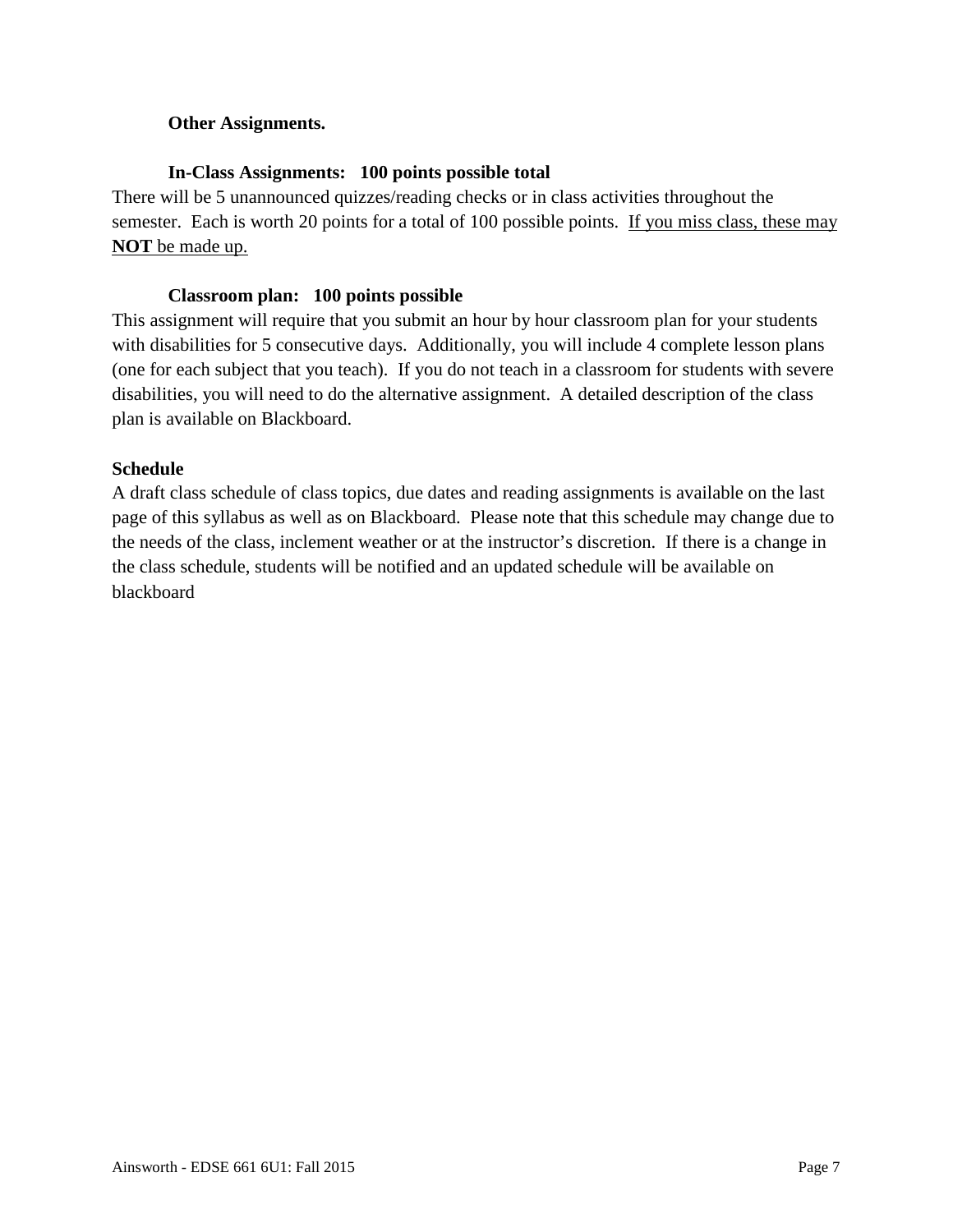# **Class Schedule**

# **Class Schedule** – Draft and subject to change

| Week           | <b>Class Topic</b>                                                                         | <b>Assignment Due</b>                              | <b>Reading Assignment</b>                                                                                                                                                                                        |
|----------------|--------------------------------------------------------------------------------------------|----------------------------------------------------|------------------------------------------------------------------------------------------------------------------------------------------------------------------------------------------------------------------|
|                |                                                                                            |                                                    | (To be completed before coming to<br>class)                                                                                                                                                                      |
| September<br>2 | Introduction: Nuts & Bolts                                                                 |                                                    | none                                                                                                                                                                                                             |
| September<br>9 | Writing Goals -<br><b>Educational Assumptions</b><br>Data<br><b>Collection/Assessments</b> |                                                    | Snell & Brown Chapters 1, 3,5                                                                                                                                                                                    |
| Sept 16        | General strategies and<br>organizing your<br>classroom for effective<br>instruction        | <b>Instructional Plan</b><br>Proposal (part 1) due | Snell & Brown Chapter 4                                                                                                                                                                                          |
| Sept 23        | Phone a professor: NO<br><b>FORMAL CLASS</b>                                               |                                                    | Sign up on BB for a phone<br>conference to talk about your<br>instructional plan.                                                                                                                                |
| Sept 30        | <b>Instructional Strategies:</b><br>building lessons & Units                               |                                                    | Spooner, Browder and Mims<br>Chapter 4 (on BB)                                                                                                                                                                   |
| Oct 7          | Designing effective<br>lessons                                                             |                                                    | Schmoker, M. (2012) The<br>Stunning power of good,<br>traditional lessons (on BB)                                                                                                                                |
| Oct 14         | Communication                                                                              | <b>Instructional Plan</b><br>part 2 due            | Snell & Brown Chapter 12                                                                                                                                                                                         |
| Oct 21         | <b>Instructional Strategies:</b><br>general/science/<br>Reading                            |                                                    | Spooner, F., Knight, V. F.,<br>Browder, D. M., & Smith, B. R.<br>(2011). Evidence-based practice<br>for teaching academics to students<br>with severe developmental<br>disabilities.<br>Spooner, F., Knight, V., |
|                |                                                                                            |                                                    | Browder, D., Jimenez, B., &<br>DiBiase, W. (2011). Evaluating<br>evidence-based practice in<br>teaching science content to<br>students with severe<br>developmental<br>disabilities.                             |
| Oct 28         | <b>Instructional Strategies:</b><br>Math                                                   |                                                    | Snell & Brown Chapter 13                                                                                                                                                                                         |
| Nov 4          | <b>Instructional Strategies:</b>                                                           |                                                    | Snell & Brown Chapter 10                                                                                                                                                                                         |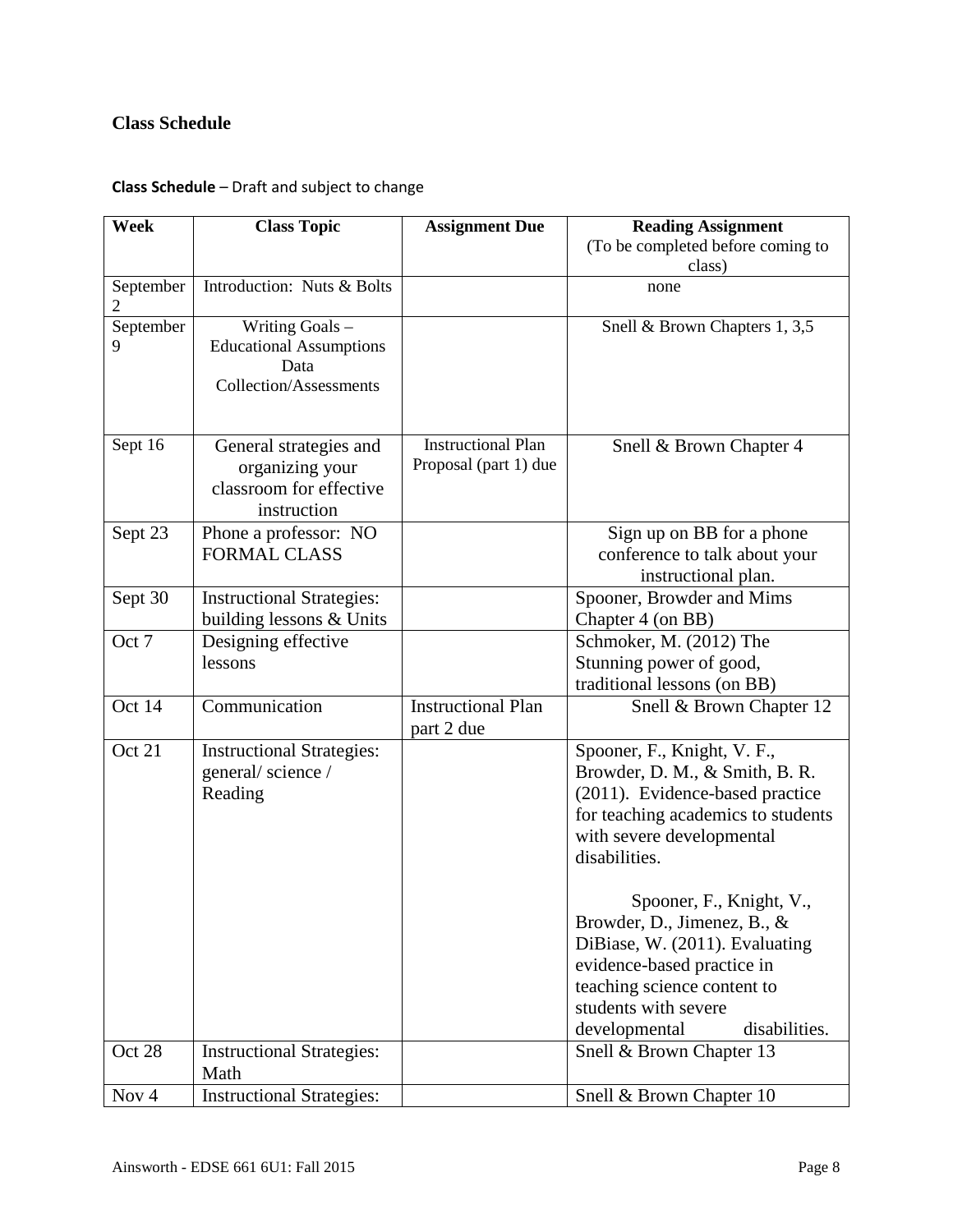|          | Life skills                 |                            | Bouck, E.C., & Joshi, G. (2012).   |
|----------|-----------------------------|----------------------------|------------------------------------|
|          |                             |                            | Functional curriculum and students |
|          |                             |                            | with mild intellectual disability: |
|          |                             |                            | Exploring post school outcomes     |
|          |                             |                            | through the NLTS2                  |
| Nov $11$ | Self-Contained:             |                            |                                    |
|          | Schedules/                  |                            |                                    |
|          | grades/transitions          |                            |                                    |
| Nov $18$ | Inclusion                   | <b>Instructional Plans</b> | Snell & Brown Chapters 6 & 11      |
|          |                             | parts 2 & 3 due            |                                    |
| Nov $25$ | <b>Thanksgiving Holiday</b> |                            |                                    |
| Dec 2    | Preparing for Adulthood     | Class plan Due             | Snell & Brown Chapters 15 & 16     |
|          |                             |                            |                                    |
| Dec 9    | Wrap up.                    |                            | Snell & Brown Chapter 2            |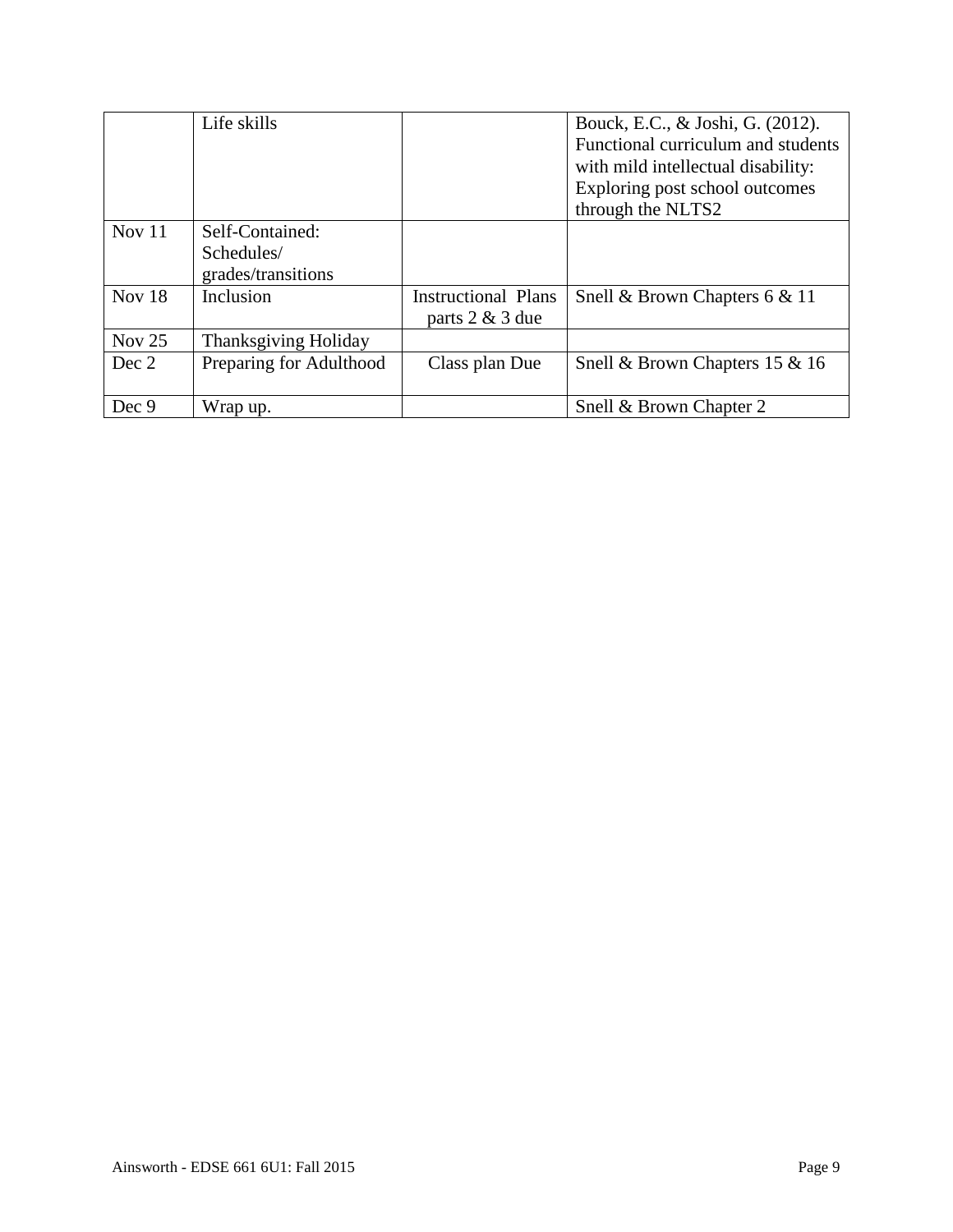# **ADAPTED CONSORTIUM SYLLABUS STATEMENTS AND POLICIES**

### Honor Code

Each university has its own honor code and it is important for you to review the honor code at your university. However, all students taking this course, regardless of the university they are enrolled in, are expected to follow this honor code and may be asked to pledge all assignments and their exam to indicate that they have followed the honor code. A pledge means that you have not cheated or plagiarized, nor have you given or received assistance that violated the description of how assignments are to be completed for this course. The shortened version may be used: "Pledged" followed by the date and your full name (typed "signatures" will be OK for assignments/tests submitted electronically).

A complete copy of each university's Honor System document is available through

GMU:<http://mason.gmu.edu/~montecin/plagiarism.htm>

VCU: [www.students.vcu.edu/rg/policies/rg7honor.html.](http://www.students.vcu.edu/rg/policies/rg7honor.html)

Radford: [http://www.radford.edu/~dos-web/handbook02-03/Honor\\_Code.pdf](http://www.radford.edu/~dos-web/handbook02-03/Honor_Code.pdf)

NSU: [http://www.nsu.edu/student\\_judicial/policy.html](http://www.nsu.edu/student_judicial/policy.html)

JMU:<http://www.jmu.edu/honor/code.shtml>

ODU:<https://www.odu.edu/about/monarchcitizenship/student-conduct>

## Accommodations for Disability

At all the participating universities, accommodations can be made with the instructor if a student has a documented disability. University specific information regarding eligibility, services and accommodations can be found at:

GMU:<http://www.gmu.edu/student/drc/>

VCU:<http://www.students.vcu.edu/dss/index.html>

Radford:<http://www.radford.edu/~dro/>

NSU:<http://www.nsu.edu/disabilityservices/index.html>

JMU:<https://www.jmu.edu/ods/>

ODU:<https://www.odu.edu/life/diversity/accessibility>

#### Inclement Weather

If classes are cancelled at the teaching university, a message will be posted on the class Blackboard site and all class members will receive an email. Because such cancellations are often at the last minute, it may be difficult to get this message prior to leaving for class. If in doubt, visit the teaching university's website. Do not email us; I will email you regarding weather as soon as it is announced. Please note, the cancellation of classes due to inclement weather is determined by the decision of the instructing university only. If the instructing university is open and operational then you are expected to attend class.

#### Cell Phones and Weapons

All cell phones and beepers should be deactivated while in the classroom. Also, University rules at all participating universities prohibit the possession any firearm, other weapon, or explosive. Please consult the student handbook and your university for specific information concerning this policy at your university.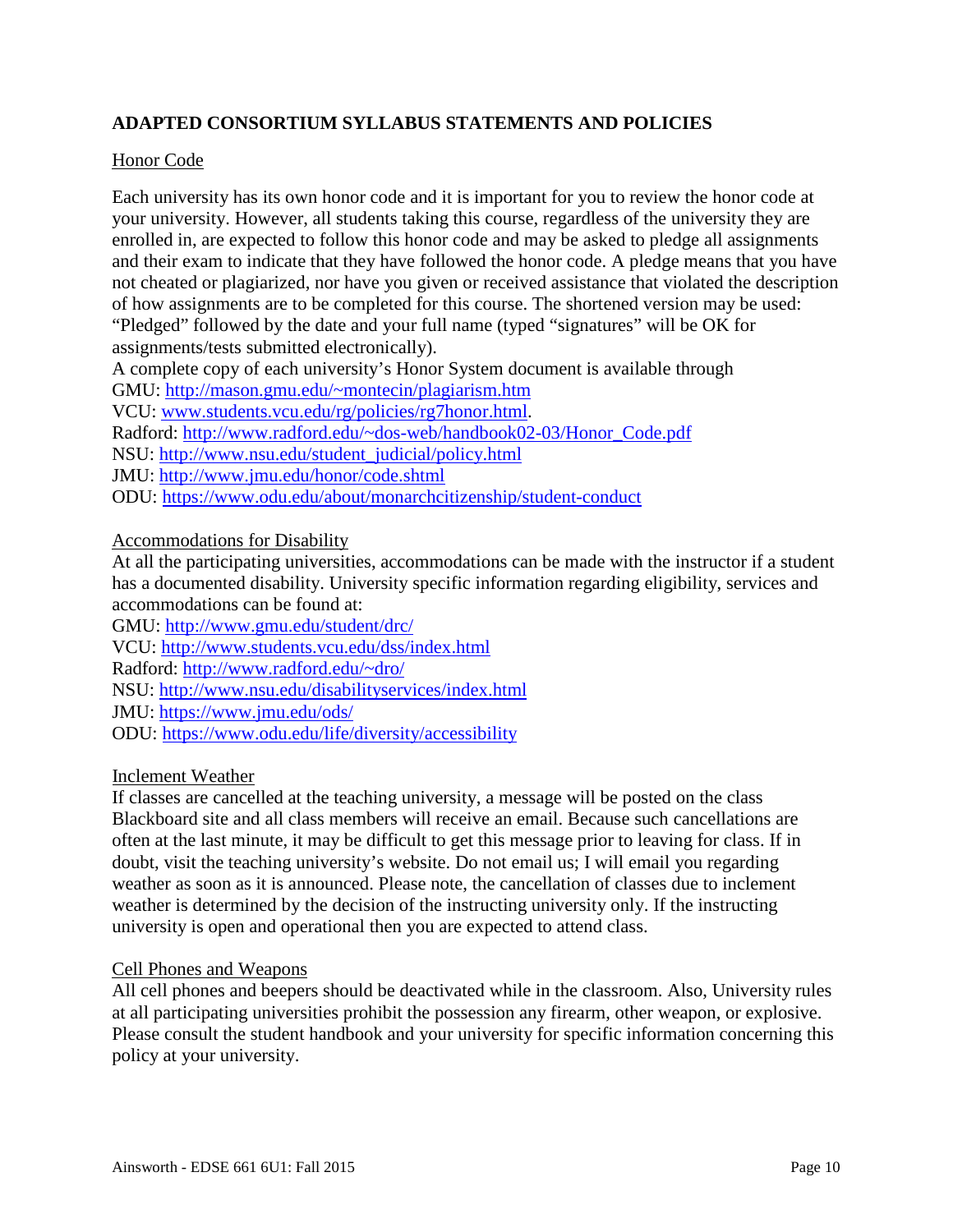#### Course Materials

This course gives you access to PowerPoint files, class lecture notes, handouts, and copyrighted articles. All of these materials should be regarded as authored materials, which if used or referred to must be fully credited through reference to the author, the class, and date. If used beyond citation, permission of the instructor/author is required.

#### Technology Proficiencies

All students participating in this course are expected to be proficient in several technology skills. Students are expected to be proficient in using the Internet and have reliable and consistent Internet access. Students are expected to have an active university email account and to check email regularly. This course requires students to use Blackboard, which is our online course management system located at [http://mymason.gmu.edu](http://mymason.gmu.edu/) under the ORGANIZATIONS tab.

NON GMU Students: Your login for Blackboard Organizations is: *x\_first name.last name* For example, John Smith's username would be: x\_john.smith. For **new** students (beginning Summer 2015), you will receive an email (to your university email) with your Blackboard password.

Students are expected to login to this system frequently and be proficient in using its features. Students are expected to be proficient in using the computer, which includes downloading and saving files, typing, and word processing skills. Students participating in this course are expected to use Microsoft Word for all written assignments. Furthermore, students are expected to use Microsoft PowerPoint and Adobe Acrobat Reader for class documents located on the Blackboard website.

#### Remote Site Student

It is the policy of the consortium that students attending classes at university sites are expected to be present at those university sites during class time. However, there are situations in which students are unable to attend classes at the university sites and may be permitted to take a course as a "remote site" student. To be considered, students must meet the **requirement of more than 90 minutes of one-way travel time to the closest participating university (under normal circumstance). OR have a documented medical need.** In addition, **t**here are several technology and procedural requirements that are detailed on the Consortium

website:<http://kihd.gmu.edu/sdc/> and posted on Blackboard. Students must obtain permission from both the course instructor and the consortium coordinator to be considered a remote site student. Students' continued participation as a remote site will be re-assessed each semester.

In *special* circumstances where students would otherwise miss class (in accordance to the attendance policy) students may request to participate as a remote site if they (a) have met all of technical and procedural requirements, (b) have received permission from the instructor at least *one week* prior to class, and (c) have had a successful test session with GMU tech support personnel.

#### Course Facilitators

Each site will have a facilitator or assistant who will assist with the class. Learn who that person is as they will be taking role and keeping track of class participation and reporting it to me weekly. However, if you think you must miss a class, please email me ahead if at all possible (or later if need be).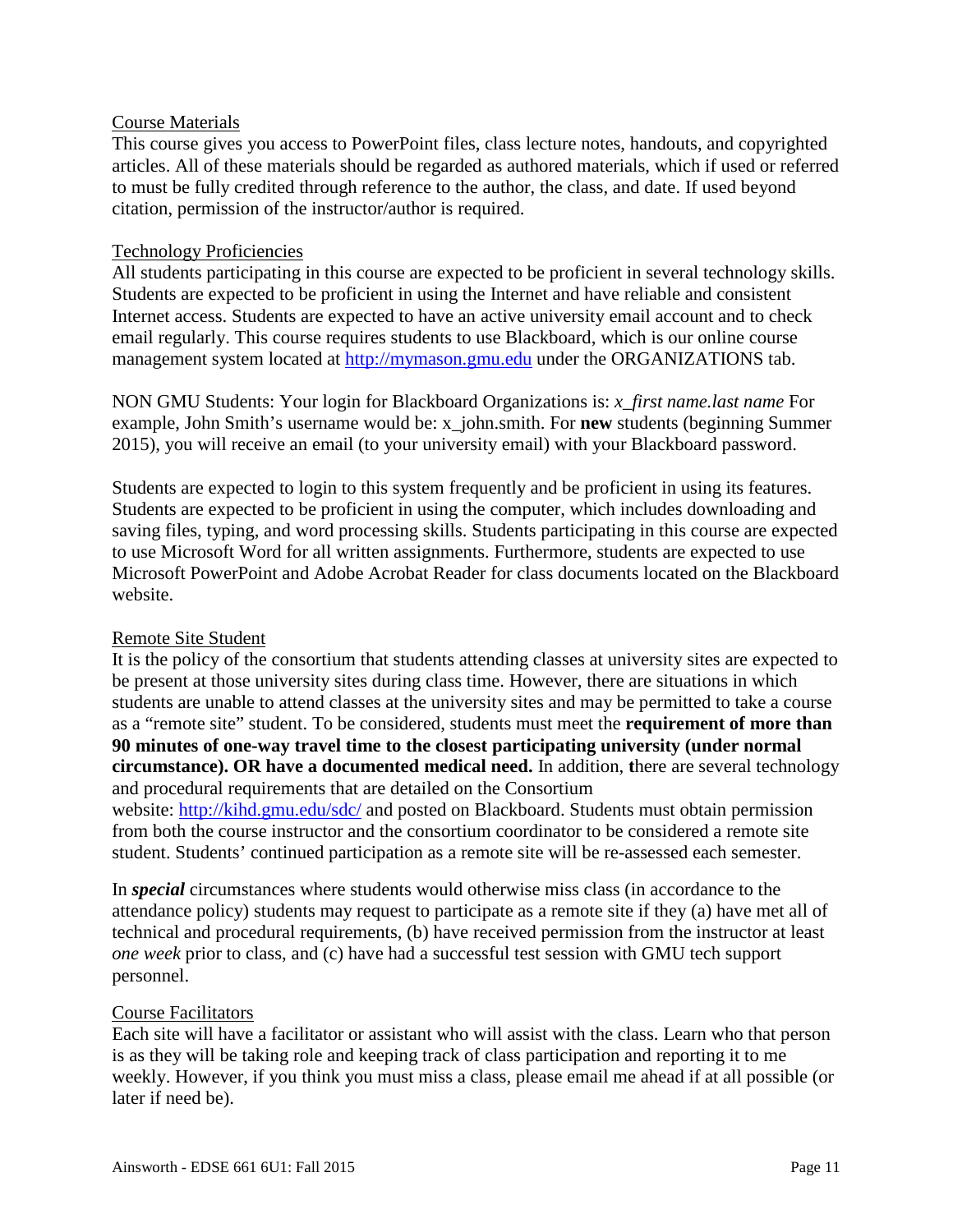### Blackboard Assistance

This course requires that you be a regular email user and be able to use various features of Blackboard (sign on, download materials, hand in completed assignments electronically in the drop box). You may direct your questions about Blackboard to the facilitator at the class site as well as to email Marci Kinas Jerome (mkinas@gmu.edu). She will be the best resource. We are all learning this system together and some of us will be faster than others. Expect some snafus along the way, but please help each other out as you can. You will want to download all the required materials early in the semester or as soon as they are posted. Please note that some handouts/readings may be given to you in class that are not posted on Blackboard. Also check Blackboard for announcements. Sometimes I will place handouts for class on Blackboard and will alert you by email or in the previous class; in these cases please download and bring them to class.

## Remote Site Viewing

All Consortium courses are recorded and archived on a video-streaming server. Students and faculty are welcome to view previous classes at [http://torrent.gmu.edu](http://torrent.gmu.edu/) and click on the link for specific class.

Student may also view the PowerPoints, communicate with the instructor, and interact with other at home students using Adobe Connect. Each consortium class has their own Adobe Connect website. To get to your Adobe Connect course site go to:

- Characteristics:<http://webcon.gmu.edu/characteristics/>
- Teaching Strategies:<http://webcon.gmu.edu/teaching/>
- Positive Behavior Supports: http://webcon.gmu.edu/pbs
- Curriculum and Assessment:<http://webcon.gmu.edu/assessment>
- Positioning and Handling: http://webcon.gmu.edu/positioning

You will login with the guest username (sdcguest@gmu.edu) and password (sdcsite). The first time you use Adobe Connect you may be prompted to download a plug in, it only takes a few seconds to install.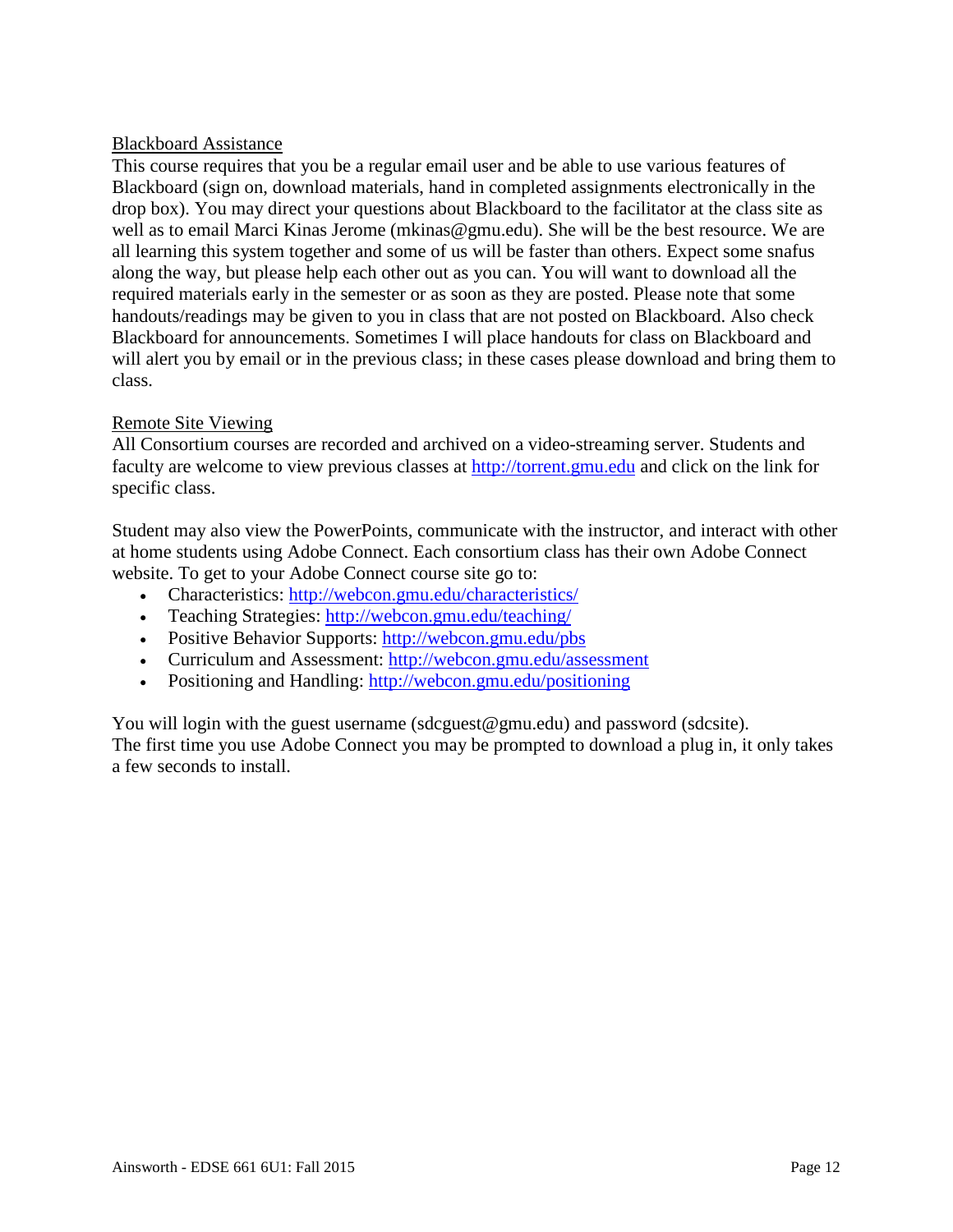## **Policies and Resources Specific for GMU Students:**

## **Advising Tip**

Did you know you can evaluate your progress in the program at any time by running a Degree Evaluation in Patriotweb? Step by step instructions are available at http://registrar.gmu.edu/students/degree-evaluation/.

## **Digital Library**

Effective summer 2015, the Division of Special Education and disAbility Research will discontinue the use of the Pearson Digital Library. No further registrations will be accepted. Students who hold current subscriptions will continue to have access to the library for the remainder of their subscription time. However, no further updates will be made to the digital library. During this time, should a textbook be revised or a new book is adopted for a class where the text is included in the digital library, Pearson will have options available to you and will provide you with an individual e-text or, if there is no e-text, a printed copy. Students, who have purchased a 3-year subscription directly through Pearson Education, will also have an option to obtain a prorated refund. However, 3-year subscription access cards purchased via the GMU bookstore will need to speak with a George Mason Bookstore Representative. Please be aware that the issuance of a refund, in this case, is at the discretion of the George Mason bookstore. Concerns or questions may be directed to Molly Haines at Molly.Haines@pearson.com.

a. Students must adhere to the guidelines of the George Mason University Honor Code [See <http://oai.gmu.edu/the-mason-honor-code/>].

b. Students must follow the university policy for Responsible Use of Computing [See [http://universitypolicy.gmu.edu/policies/responsible-use-of-computing/\]](http://universitypolicy.gmu.edu/policies/responsible-use-of-computing/).

c. Students are responsible for the content of university communications sent to their George Mason University email account and are required to activate their account and check it regularly. All communication from the university, college, school, and program will be sent to students solely through their Mason email account.

d. The George Mason University Counseling and Psychological Services (CAPS) staff consists of professional counseling and clinical psychologists, social workers, and counselors who offer a wide range of services (e.g., individual and group counseling, workshops and outreach programs) to enhance students' personal experience and academic performance [See [http://caps.gmu.edu/\]](http://caps.gmu.edu/).

e. Students with disabilities who seek accommodations in a course must be registered with the George Mason University Office of Disability Services (ODS) and inform their instructor, in writing, at the beginning of the semester [See [http://ods.gmu.edu/\]](http://ods.gmu.edu/).